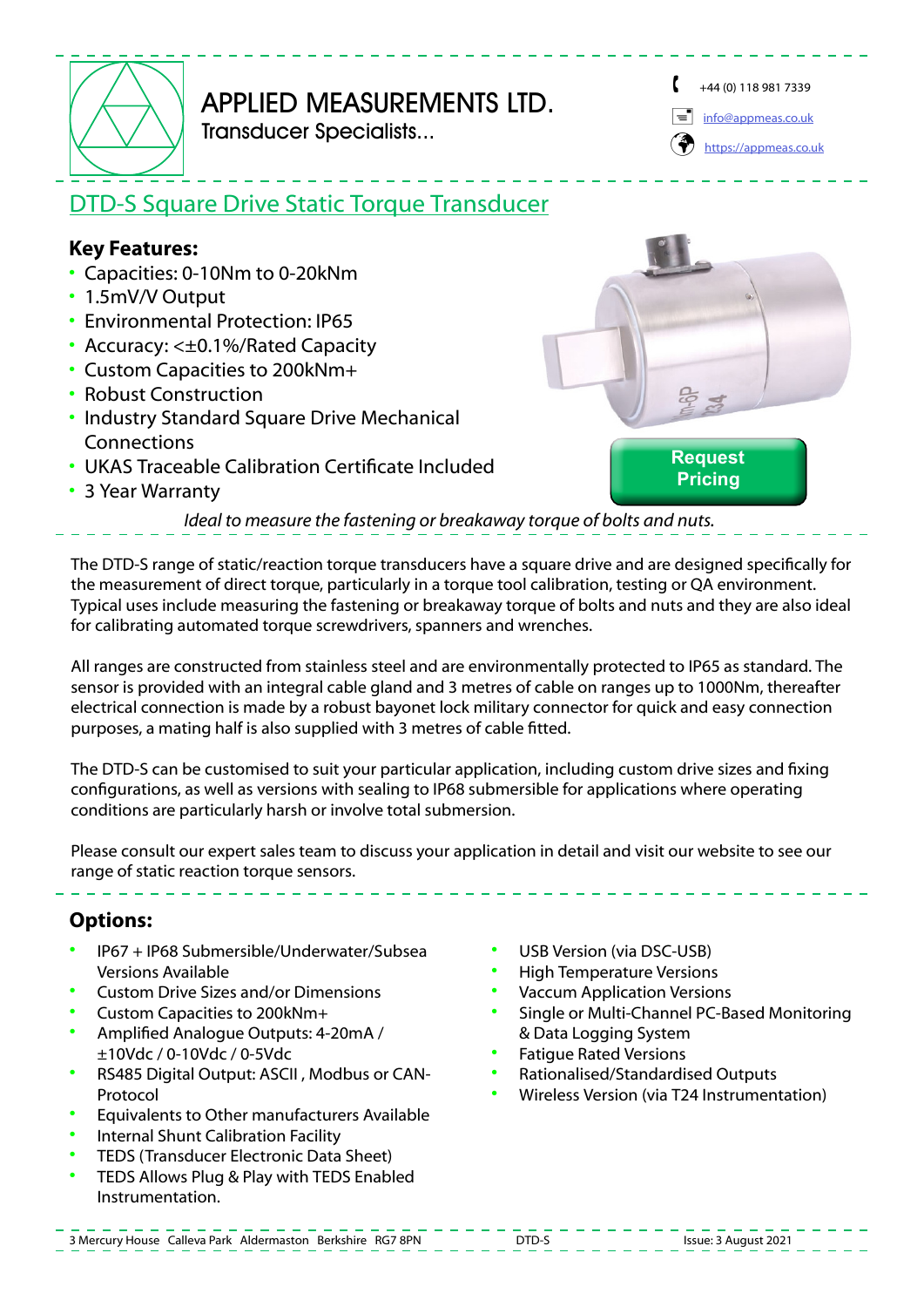

# APPLIED MEASUREMENTS LTD.

Transducer Specialists...

 $+44(0)$  118 981 7339

 $\equiv$  [info@appmeas.co.uk](mailto:info%40appmeas.co.uk?subject=DTD-S%20Square%20Drive%20Static%20Torque%20Transducer%0D)

(<a>[https://appmeas.co.uk](https://appmeas.co.uk/?utm_source=PDF%20Data%Sheets&utm_medium=referral&utm_campaign=PDF%20Data%Sheets)

## **Applications:**

- Quality Assurance Departments
- Torque Tool Testing
- Measuring Fastening or Breakaway Torque of Bolts & Nuts
- Calibrating Automated Torque Screwdrivers,

#### Spanners & Wrenches

- In-Line Torque Measurement
- Portable Torque Testing Equipment
- **Robotics**

### **Specification:**

| Rated Capacity (RC)                  | Nm                                                                                | 0-10, 0-20, 0-50, 0-100, 0-200, 0-250, 0-500, 0-1000, 0-2k, 0-5k,<br>0-10k, 0-20k |  |  |
|--------------------------------------|-----------------------------------------------------------------------------------|-----------------------------------------------------------------------------------|--|--|
| <b>Operating Modes</b>               | Clockwise (CW)/Counter-Clockwise (CCW) / Clockwise (CW) & Counter-Clockwise (CCW) |                                                                                   |  |  |
| Sensitivity (RO)                     | mV/V                                                                              | 1.5 nominal                                                                       |  |  |
| Zero Balance/Offset                  | ±%/Rated Output                                                                   | <1                                                                                |  |  |
| Output Symmetry (CW vs. CCW)         | ±%/Rated Output                                                                   | <0.25 typical                                                                     |  |  |
| Non-Linearity                        | ±%/Full Scale Output                                                              | < 0.1                                                                             |  |  |
| Hysteresis                           | ±%/Full Scale Output                                                              | < 0.1                                                                             |  |  |
| Repeatability                        | ±%/Full Scale Output                                                              | < 0.1                                                                             |  |  |
| Temperature Effect on Zero           | ±Full Scale Output/ °C                                                            | < 0.010                                                                           |  |  |
| <b>Temperature Effect on Output</b>  | ±/Reading/ °C                                                                     | < 0.010                                                                           |  |  |
| <b>Bridge Resistance</b>             | Ohms                                                                              | 700 nominal                                                                       |  |  |
| <b>Insulation Resistance</b>         | Megaohms                                                                          | >5000 @ 50Vdc                                                                     |  |  |
| <b>Excitation Voltage</b>            | Volts AC or DC                                                                    | 10 recommended (2-15 acceptable)                                                  |  |  |
| <b>Operating Temperature Range</b>   | °С                                                                                | $-20$ to $+80$                                                                    |  |  |
| Compensated Temperature Range        | °С                                                                                | $+20$ to $+70$                                                                    |  |  |
| Storage Temperature Range            | °C                                                                                | $-20$ to $+80$                                                                    |  |  |
| Safe Overload                        | % of Rated Capacity                                                               | 150                                                                               |  |  |
| <b>Ultimate Overload</b>             | % of Rated Capacity                                                               | 300                                                                               |  |  |
| IP Rating (Environmental Protection) |                                                                                   | <b>IP65</b>                                                                       |  |  |
| Weight                               |                                                                                   | See dimensions table                                                              |  |  |
| <b>Fatique Rating</b>                |                                                                                   | 10 <sup>8</sup> cycles typical                                                    |  |  |
| Cable Length (as standard)           | metres                                                                            | 3                                                                                 |  |  |
| Cable Type                           |                                                                                   | 4-core screened PUR, Ø4.6mm                                                       |  |  |
| Construction                         |                                                                                   | <b>Stainless Steel</b>                                                            |  |  |
| Resolution                           |                                                                                   | 1 part in 250,000 (with appropriate instrumentation)                              |  |  |

### **Wiring Diagram:**

| Wire |        | <b>Designation</b>                       |
|------|--------|------------------------------------------|
|      | Red    | +ve excitation                           |
|      | Blue   | -ve excitation                           |
|      | Green  | +ve signal (clockwise)                   |
|      | Yellow | -ve signal                               |
|      | Screen | To ground - not connected to sensor body |
|      |        |                                          |

3 Mercury House Calleva Park Aldermaston Berkshire RG7 8PN DTD-S Issue: 3 August 2021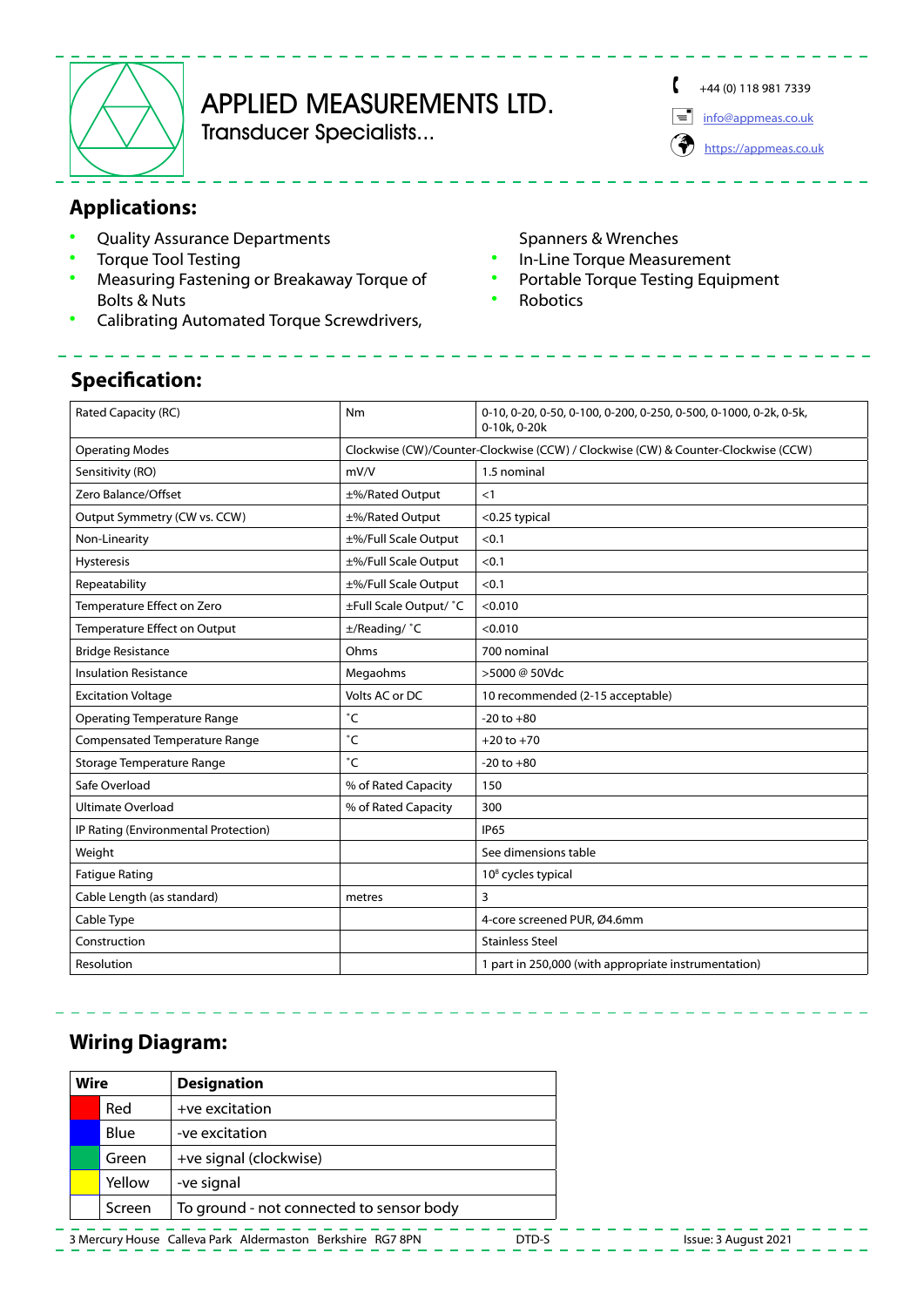

# APPLIED MEASUREMENTS LTD.

Transducer Specialists...

 $+44(0)$  118 981 7339

 $\equiv$  [info@appmeas.co.uk](mailto:info%40appmeas.co.uk?subject=DTD-S%20Square%20Drive%20Static%20Torque%20Transducer%0D)

[https://appmeas.co.uk](https://appmeas.co.uk/?utm_source=PDF%20Data%Sheets&utm_medium=referral&utm_campaign=PDF%20Data%Sheets)

## **Dimensions (mm):**

| Range<br><b>Nm</b> | <b>Square Drive A Inch</b> | B    | C   | ØD  | Weight<br>(kg) |
|--------------------|----------------------------|------|-----|-----|----------------|
| $0 - 10$           | 0.250<br>7.5               |      | 48  | 25  | 0.2            |
| $0 - 20$           | 0.250<br>7.5               |      | 48  | 25  | 0.2            |
| $0 - 50$           | 0.375<br>11.5              |      | 58  | 35  | 0.5            |
| $0 - 100$          | 0.500                      | 15.5 | 58  | 35  | 0.5            |
| $0 - 200$          | 0.750                      | 23   | 79  | 54  | 1.4            |
| $0 - 250$          | 0.750                      | 23   | 79  | 54  | 1.4            |
| $0 - 500$          | 0.750                      | 23   | 79  | 54  | 1.4            |
| $0 - 1000$         | 1.000                      | 28   | 79  | 54  | 1.4            |
| $0 - 2000$         | 1.500                      | 38   | 95  | 70  | 3.0            |
| 0-5000             | 2.000                      | 45   | 130 | 90  | 6.0            |
| $0-10k$            | 2.500                      | 55   | 165 | 110 | 13.0           |
| $0-20k$            | 3.000                      | 68   | 212 | 130 | 20.0           |

Note: Dimensions were revised in August 2016 to make the sensor more compact. If you require a sensor with the previous larger dimensions, please contact our sales team.



3 Mercury House Calleva Park Aldermaston Berkshire RG7 8PN DTD-S Issue: 3 August 2021